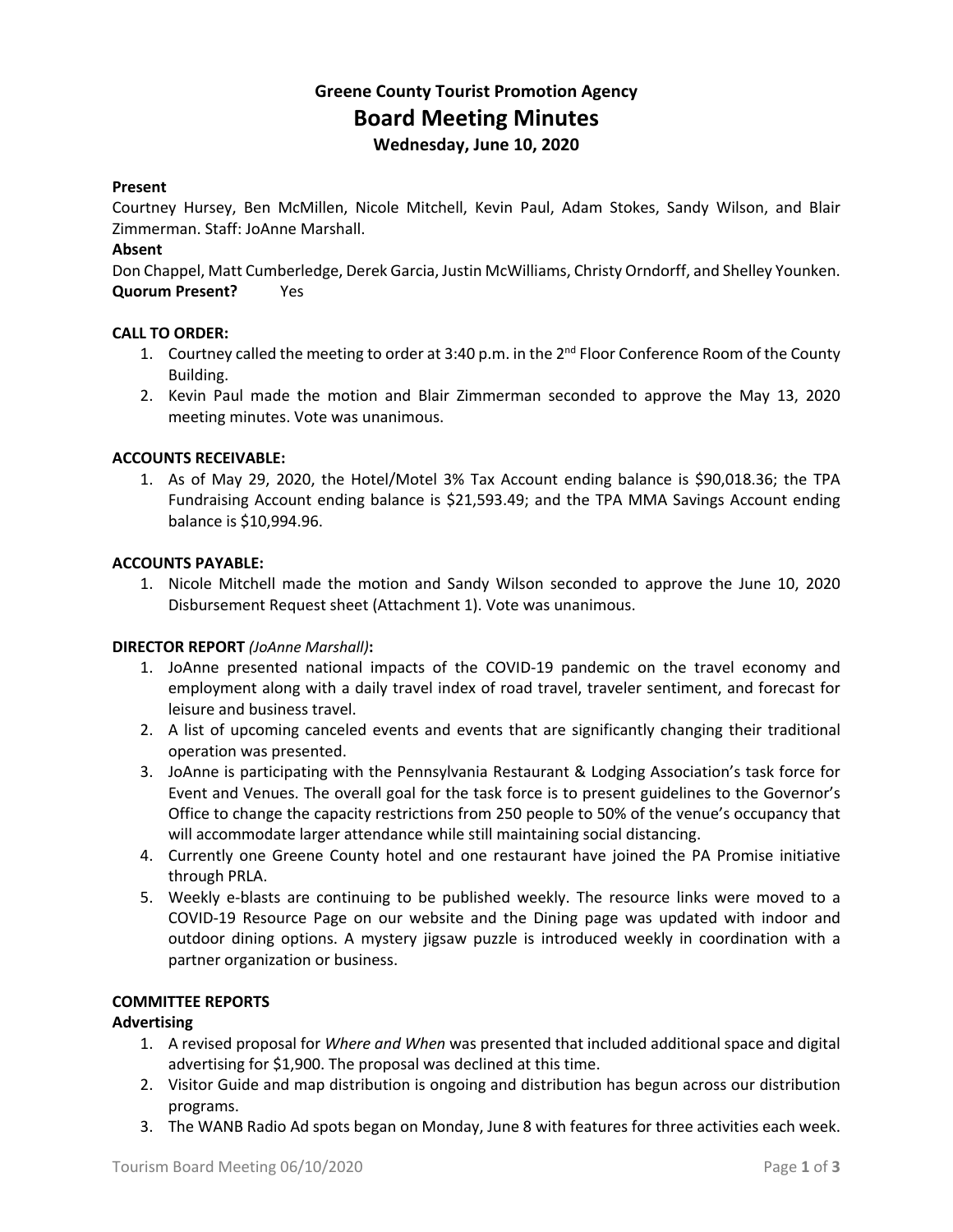4. The calendar of events in *Observer-Reporter's Greene County Magazine* will be an editorial piece on activities such as hiking, State Game Lands, scenic drives and attractions.

## **Bylaws**

*Nothing to report at this time.*

#### **Finance**

*Nothing to report at this time.*

## **Fundraising**

*Nothing to report at this time.*

#### **Grants**

- 1. Blair Zimmerman made the motion and Kevin Paul seconded to approve the final distribution of \$375 for Waynesburg Prosperous & Beautiful's Sheep and Fiber Festival advertising grant. Vote was unanimous.
- 2. Sandy Wilson made the motion and Adam Stokes seconded to approve the capital grant extension of 5 Kidz Kandy to December 31, 2020 with a new grant agreement end date of February 14, 2021. Vote was unanimous.

#### **Hotel/Motel Tax**

1. Hotel occupancy for April 2020 was 32.7% with an average daily room rate of \$73.80 and revenue per available room at \$24.14.

## **Long-Range Strategic Planning**

*Nothing to report at this time.*

## **Partnership**

*Nothing to report at this time.*

#### **OLD BUSINESS:**

- 1. Self-guided driving tours are being created by Kevin Paul, Matt Cumberledge and JoAnne Marshall. Each tour will feature a theme such as moments in history, cultural topics, specific attractions or based on location. The tours will also highlight small businesses that you can tour, shop or dine at. Additional tours can be added throughout the year as they are developed.
	- a. Blair Zimmerman made the motion and Kevin Paul seconded to purchase a video package priced at \$3,700 from McMillen Photography that will include a 3-4 minute highlight video with music, drone footage and text of four tours and a 60-second spotlight video with music, voice over and text. The files will be property of Tourism upon completion of the project. The vote passed with Ben McMillen abstaining.
- 2. In person events for Tourism's  $25<sup>th</sup>$  Anniversary in July will be limited under the restrictions of social distancing. We can focus on social media highlights from the past 25 years, highlight the new driving tours and the Greene River Trail signage. Any kind of celebration can be held at a later date.

#### **NEW BUSINESS:**

*Nothing to report at this time.*

#### **PUBLIC COMMENT:**

*Nothing to report at this time.*

#### **ADJOURNMENT:**

1. The meeting adjourned at 4:40 p.m. by a motion from Nicole Mitchell and seconded by Kevin Paul. The next meeting will be Wednesday, July 8 at 3:30 p.m.

*Minutes submitted by JoAnne Marshall, Tourism Director.*